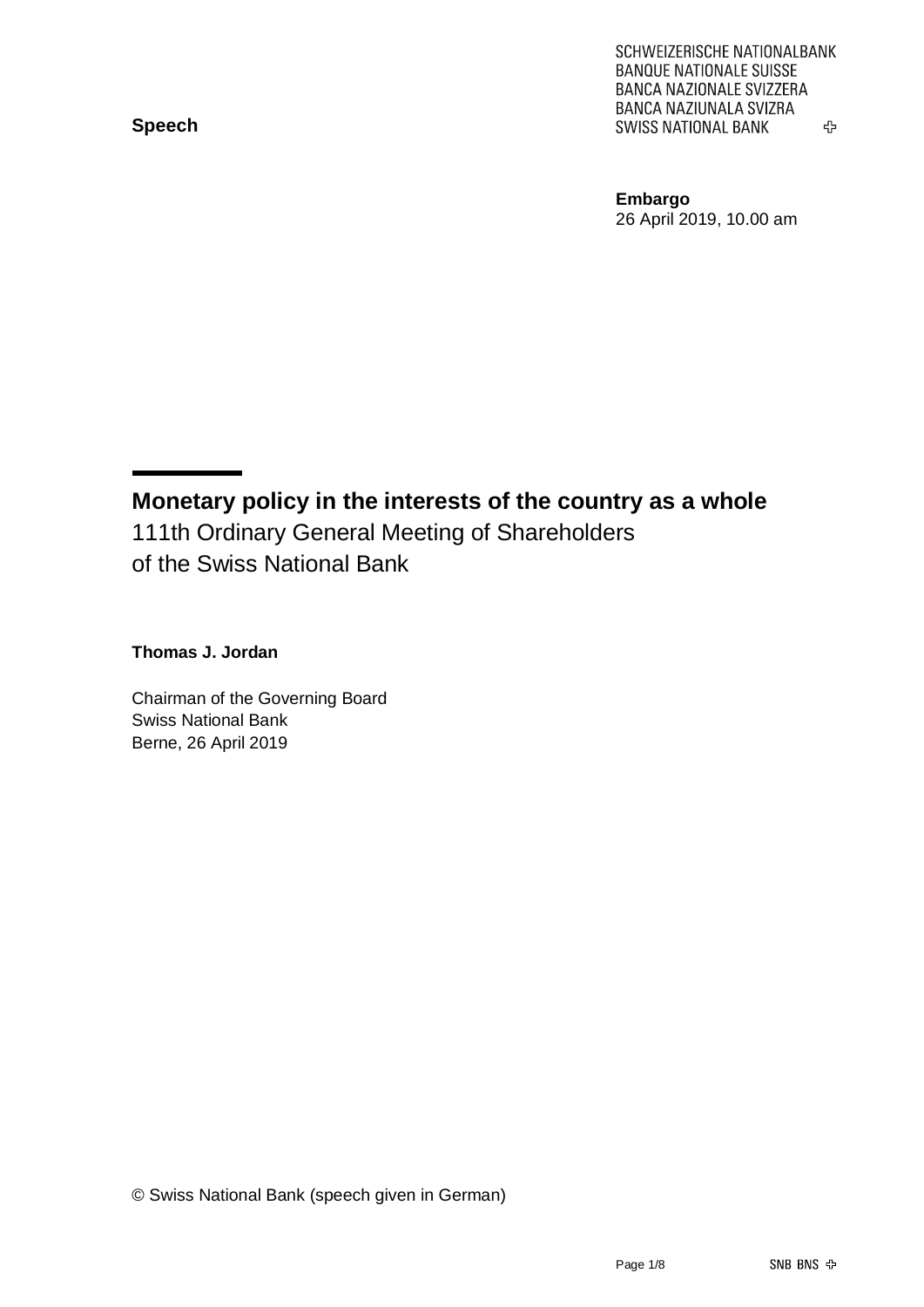Mr President of the Bank Council Dear Shareholders Dear Guests

A warm welcome to you all to our Annual General Meeting. Engaging with the general public across Switzerland is very important for us. It therefore gives me great pleasure to speak before you here today, and I hope I will have the opportunity to talk with as many of our shareholders as possible over refreshments afterwards.

In my position as Chairman of the Swiss National Bank's Governing Board, I receive a lot of correspondence from people throughout our country. In one such letter, the owner of a family business in northwestern Switzerland described how she had struggled for years to hold on to customers, only to have to now close down anyway as the strength of the franc has made competition from neighbouring countries simply too great. In another letter someone wrote that despite his having had to pay ever higher pension fund contributions over the past 15 years, there has been no increase in his projected retirement savings. In fact, they have even declined. He attributes this to what he refers to as 'minus interest'.

Ladies and Gentlemen, letters such as these give us a picture of the key issues of the day for people in Switzerland, and how their lives are affected by specific economic circumstances. We always find this informative. However, the SNB's monetary policy can never be focused solely on individual needs and concerns. Instead it must serve the interests of the country as a whole. And unfortunately, you can't have your cake and eat it, as the saying goes. Or in the case of the two letters I quoted, you can't have higher interest rates and a weaker Swiss franc at the same time.

The SNB bases its monetary policy on careful consideration of its impact on the overall economy. For some four years now, we have centred on two key elements: the negative interest rate and our willingness to intervene in the foreign exchange market as necessary.

The first of these in particular is a very unusual concept for many of our fellow citizens, and this is also reflected in the correspondence we receive. Some say that it runs contrary to economic logic, and creates major problems for savers and pension funds.

Against the current backdrop, both the negative interest rate and our willingness to intervene in the foreign exchange market as necessary remain essential, however. This is the only way we can maintain the interest rate and exchange rate conditions in Switzerland that are necessary for us to perform our task of ensuring price stability while taking due account of economic developments. We would not charge negative interest if we did not regard this as being absolutely crucial for us in fulfilling our mandate.

It is of great importance to us for the Swiss people to understand why our current monetary policy is appropriate in its full context, and what impact it has for Switzerland as a whole.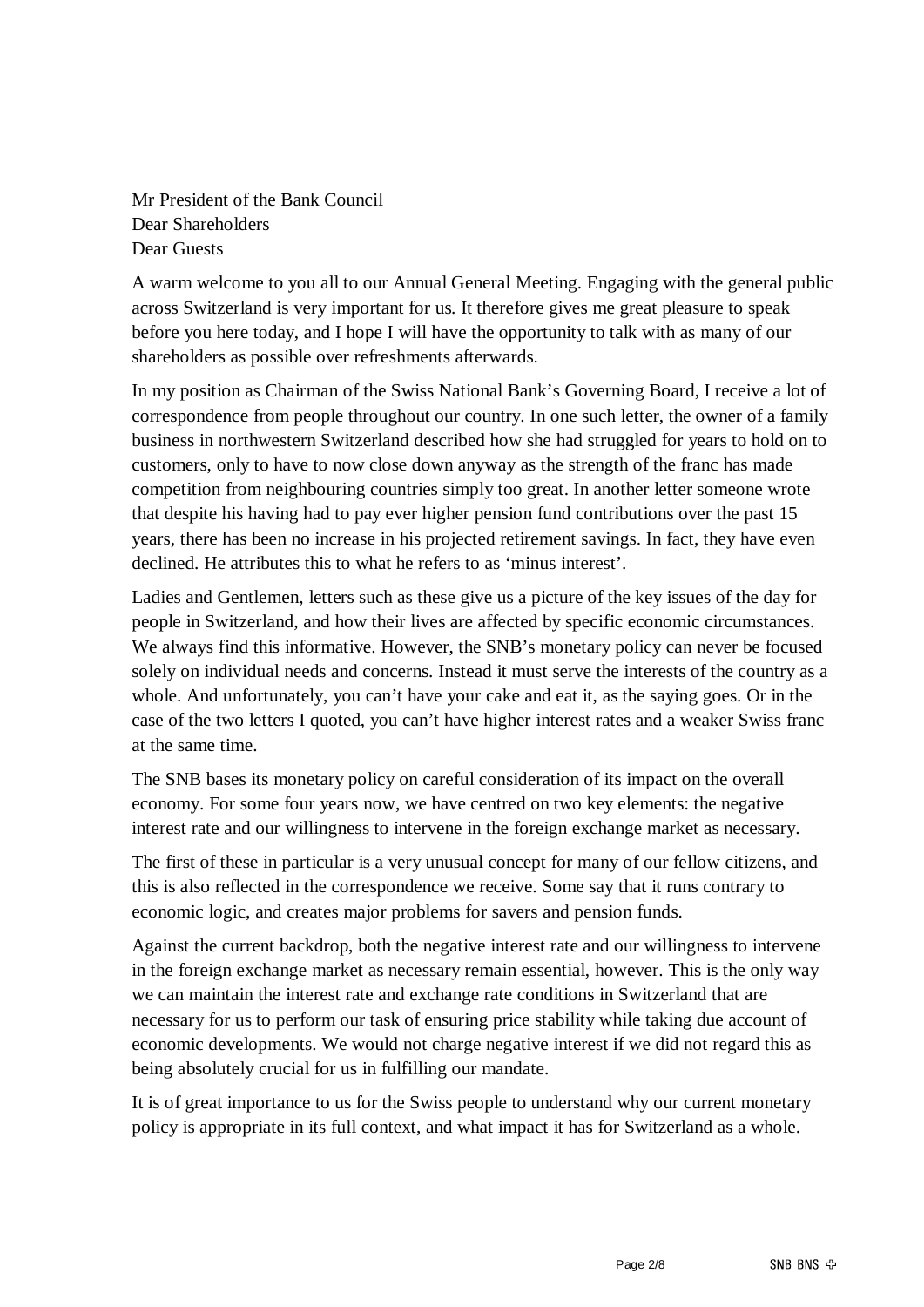## **Protracted decline in global interest rates**

To explain to you why the negative interest rate is necessary, I need to take a broader perspective and look back at the past quarter of a century. The level of interest rates has fallen markedly worldwide over this period. Chart 1 shows that the nominal yields on 10-year government bonds in Switzerland, Germany and the US have been declining since the 1990s. There are various factors behind this downward movement.

The first of these is the success central banks have had in their efforts to combat inflation. After the negative experiences with high inflation rates in the 1970s and 1980s, at the beginning of the 1990s many central banks started striving to achieve price stability. Inflation subsequently fell, and so too did the rates of interest on savings accounts and financial market yields. After all, if the money on a savings account retains its value thanks to inflation being lower, the interest no longer needs to compensate for any erosion in value. Lower inflation and the attendant decline in the level of nominal interest rates are essentially a positive development for households and companies alike.

A second explanation is the decline in real rates, that is to say nominal rates of interest adjusted for inflation. Chart 2 shows 10-year government bond yields in Switzerland, Germany and the US adjusted for consumer price inflation in those countries. The decline in real interest rates worldwide is attributable to various reasons that have been studied and analysed extensively. In simple terms, we can for example say that the demographic shift has played a key role, with an ageing population tending to save more in light of longer life expectancy. Moreover, the slowdown in productivity growth is curbing the potential return on real investment, thus diminishing the appeal of investments in fixed assets such as factories and equipment. If intentions with regard to saving outstrip investment plans, the real rate of interest has to come down to restore the equilibrium between supply and demand for capital.

#### **Monetary policy amid low interest rates**

What does the lower level of interest rates worldwide mean when it comes to conventional monetary policy? If interest rates are already low, monetary policy is less able to respond to shocks. If the economy and inflation weaken, a central bank will normally stimulate economic activity by lowering interest rates. This mitigates the slowdown and stabilises prices. If interest rates are already low, however, a central bank only has a few moves at its disposal before rates reach zero. And once that happens, conventional monetary policy ends.

The restrictions on the latitude of conventional monetary policy are even more pronounced in the case of Switzerland. Indeed, our country has traditionally been known for its political and economic stability, and the Swiss franc is thus viewed by investors as being particularly safe. In return for this security, they are prepared to hold investments in Swiss francs at lower rates of interest than they would in other currencies. This has in the past led to interest rates in Switzerland generally being lower than in other countries. Therefore if monetary policy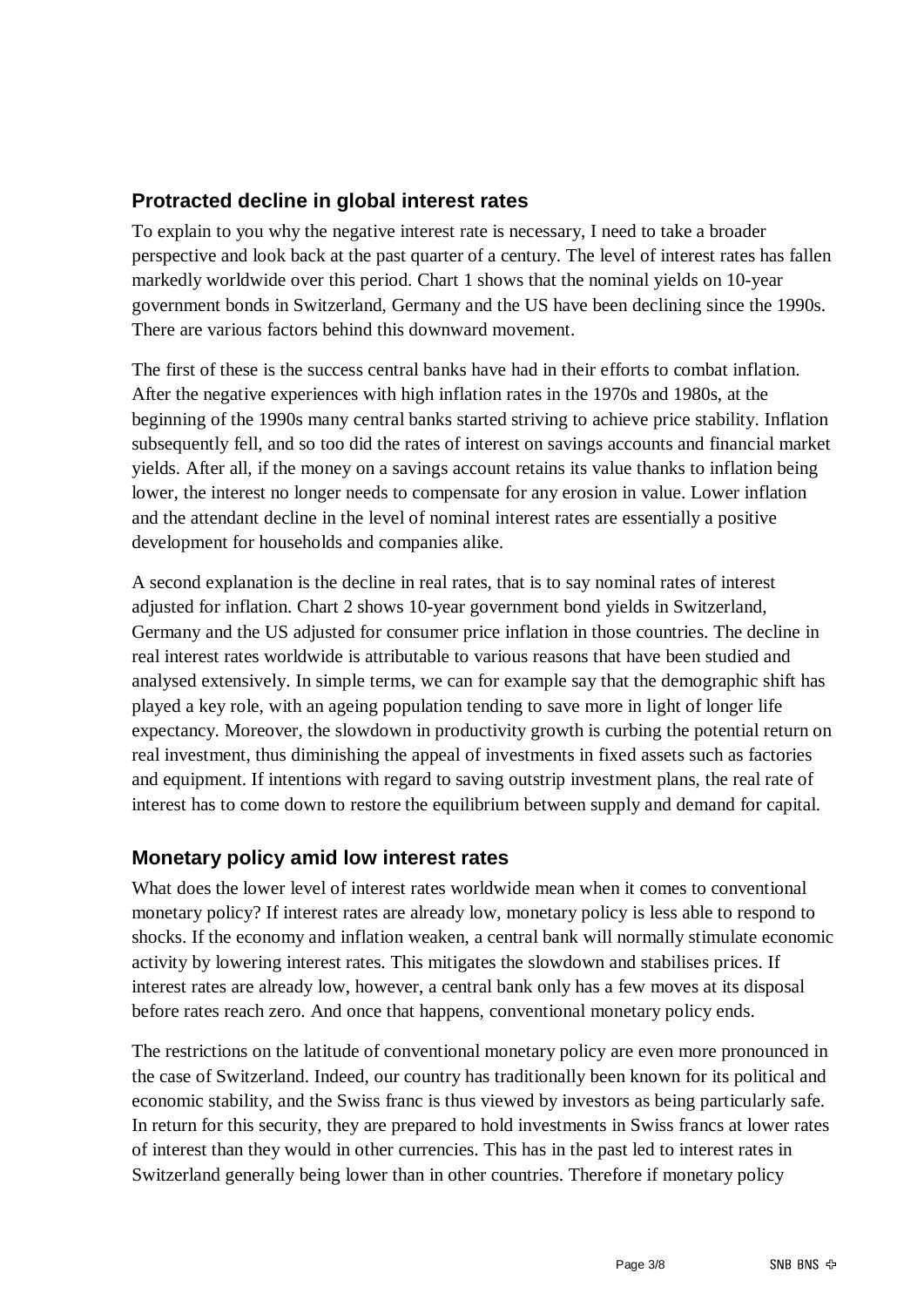needed to be eased, the starting point for interest rate cuts was correspondingly lower here than elsewhere.

# **Monetary policy reaction to the major economic crisis**

Ladies and Gentlemen, the global financial and economic crisis broke out eleven years ago, and was followed by a marked decline in economic output and inflation. At that time, the SNB had to switch to an expansionary monetary policy stance in order to fulfil its mandate. We initially responded with conventional measures, and quickly lowered interest rates to virtually zero.

The global financial crisis was swiftly followed by the sovereign debt crisis in the euro area. The attendant uncertainty on the financial markets bolstered demand for the Swiss franc as a safe haven, thus putting appreciation pressure on our currency. To counter these upward forces, we had no option but to resort to unconventional means. We intervened on the foreign exchange market, and in September 2011 introduced a minimum exchange rate against the euro.

From mid-2014 onwards, the international monetary policy environment began to change. On the one hand there were increasingly clearer signs that the US was about to adopt a tightening stance, whereas in the euro area a loosening of monetary policy was becoming more and more likely. The euro subsequently depreciated markedly against the major currencies. As a result, by the beginning of 2015 the minimum exchange rate was no longer sustainable. To retain control over our monetary policy, we therefore decided in January 2015 to change tack.

In that exceptional situation, we had to weigh up the pros and cons of using alternative unconventional instruments. It became apparent that we would have to lower interest rates below zero given that various other central banks had already done so. This was the only way we could limit the appeal of the Swiss franc. When we discontinued the minimum exchange rate, we thus also imposed negative interest of –0.75% on banks' sight deposits held at the SNB. This then brought the level of interest rates in Switzerland back down below that in other countries. Coupled with our willingness to intervene in the foreign exchange market as necessary, the negative interest rate has taken the pressure off the Swiss franc and prevented a sharp drop in inflation.

## **Broad impact on the economy**

All in all, the Swiss economy got off relatively lightly compared with other countries in the difficult years following the global financial crisis – and this despite the fact that, as a small open economy with a large financial sector, we were hit hard by the shocks. This can be mainly attributed to two factors. First of these was the remarkable flexibility of Swiss companies and workers, which made it possible to increase efficiency, develop new products, and tap into new markets. Coupled with this, the SNB's unconventional monetary policy substantially cushioned the blow of external shocks. The real trade-weighted exchange rate of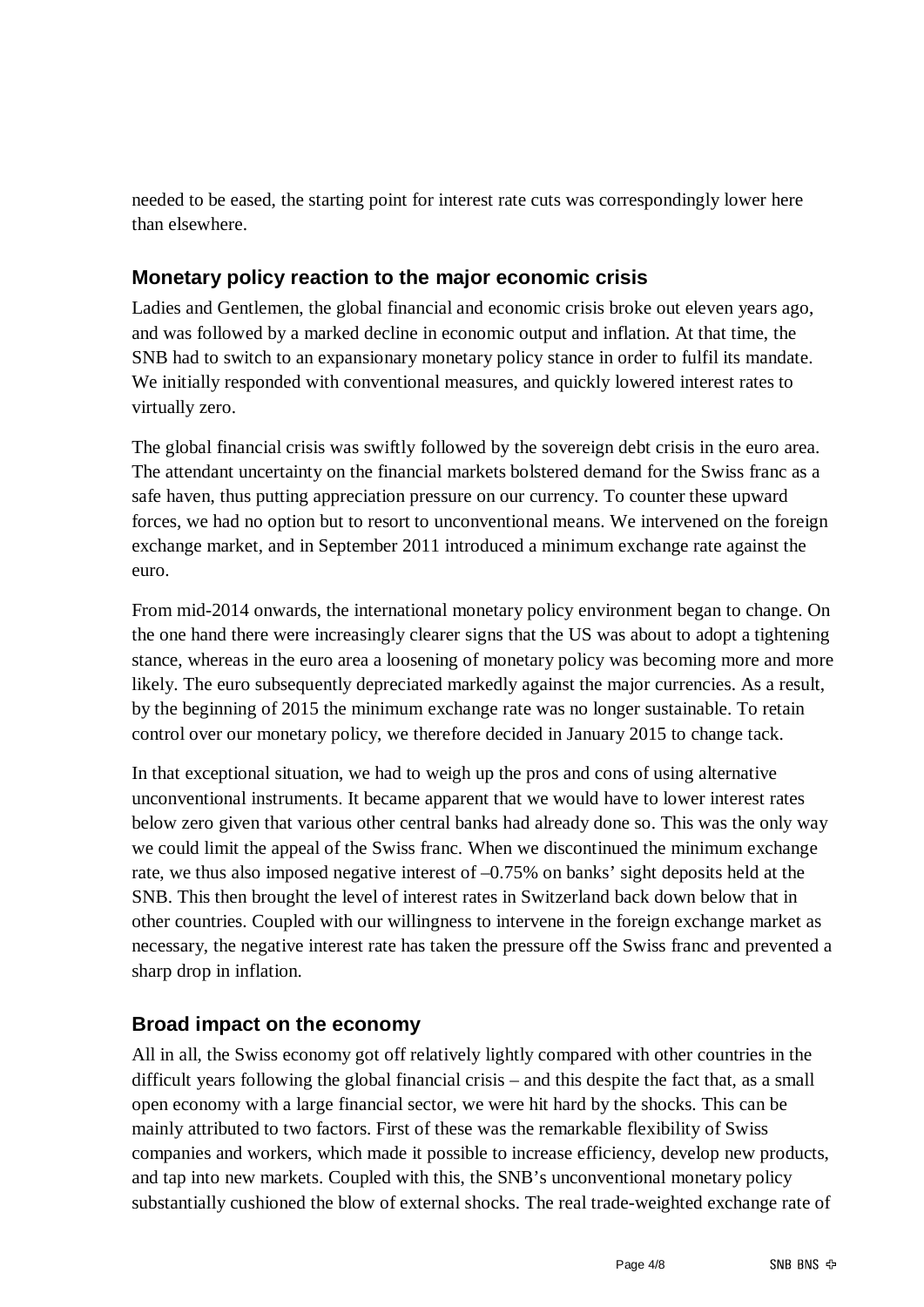the Swiss franc has thus remained fairly stable since September 2011. Were it not for the negative interest rate and the extensive interventions by the SNB, Switzerland would today be facing a different economic reality. The franc would have become much stronger, inflation would have fallen well below zero, growth would have slowed abruptly and unemployment would have risen markedly.

For us there is thus no question that the negative interest rate was significant in helping Switzerland emerge from a difficult period in good shape. And it is still making an essential contribution to ensuring that our economy continues to fare well today, despite the array of uncertainties worldwide.

But how exactly does negative interest work? Negative interest rates take effect on an economy in a very similar way to a monetary policy with positive rates. Having interest rates slightly below zero does not mean the world has been turned on its head, nor does it run contrary to economic logic.

Introducing the negative interest rate has on the one hand influenced the financing conditions in the economy. This has been to the benefit of companies, households and the public sector alike. Meanwhile, it also has an effect via the exchange rate, and this is particularly important for us as a small open economy. Charging negative interest reduces the appeal of Swiss franc investments compared with investments in other currencies, and thus plays a significant role in keeping the appreciation pressure on our currency in check. This in turn supports economic activity and is essential for price stability in the current situation. Exchange rates are, of course, also influenced by other factors. However, the comparison between yields on Swiss franc investments and those in other currencies is always an important criterion for investors when deciding which currency to invest in.

## **Knock-on effects of low interest rates**

That being said, the low level of interest rates does also pose challenges and there are knockon effects. Savers in Switzerland are worried about their savings which are yielding barely any interest. Pension funds and life insurers are facing difficulties in meeting their contractually agreed obligations owing to the low level of capital market interest rates. And banks are concerned about their profitability since they are generating less interest income from their lending business. The low interest rate environment is also bolstering momentum on the real estate markets.

However, with all of these problems it is not so much the negative interest rate itself that is a major factor, but rather the exceptionally low level of interest rates that has prevailed worldwide for years, and which I referred to at the beginning of my speech. These challenges did not appear only when the SNB started charging negative interest, but rather reflect the protracted decline in global interest rates. In the current situation, interest rates would remain low even if we were to stop charging negative interest, and the knock-on effects would thus also persist.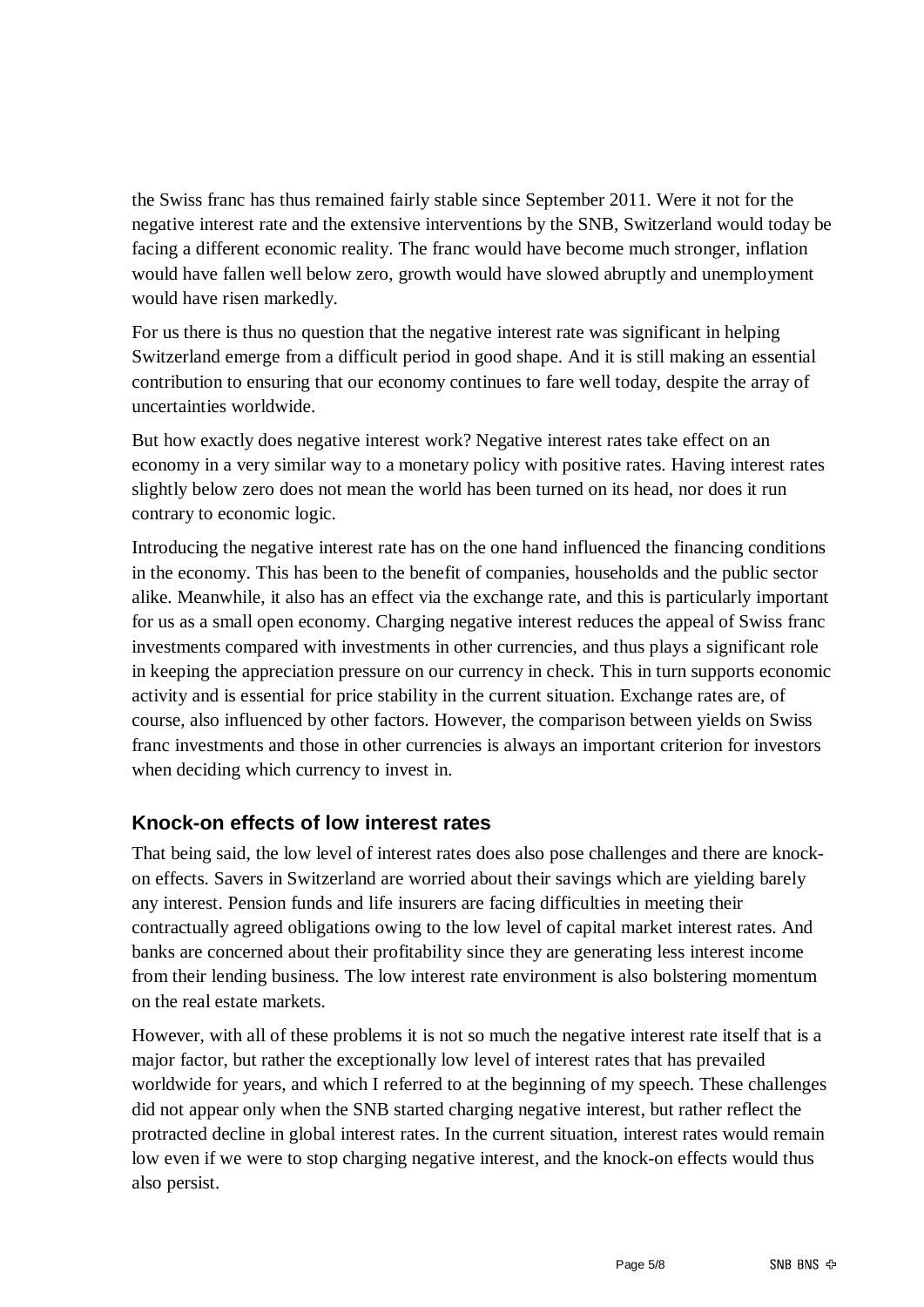# **Safeguarding Switzerland**

Ladies and Gentlemen, would the citizens of Switzerland be better off if the SNB did not impose its negative interest rate? Allow me to play through a brief scenario in this regard. What would happen if we were to simply stop charging negative interest in the current environment?

Dispensing with the negative interest rate would have a substantial impact on the Swiss economy. Swiss short-term interest rates would again be higher than in other countries, which would clearly increase the attractiveness of Swiss franc investments. This is turn would cause the franc to appreciate, which would be detrimental to economic momentum in Switzerland and would see unemployment rise and inflation pushed into negative territory.

If we stopped charging negative interest, would that at least be beneficial for savers, pension funds, life insurers and banks? The marked weakening in the economy would cast a pall over the earnings prospects of Swiss companies, and Swiss equities would come under pressure. Although short-term interest rates in Switzerland would no longer be negative, there would be little change in capital market interest rates owing to the deterioration in the economic outlook. All in all, the level of interest rates would thus remain low, and so too would the yields on long-term Swiss franc bonds. Ultimately, there would be scarcely any significant improvement for savers, pension funds, life insurers and banks.

The same goes for the real estate market. Although its momentum would be curbed somewhat if we were to cease charging negative interest, there would be little change in the low level of interest rates and the impact would therefore be limited. In the current situation, the risks to financial stability must be addressed with focused macroprudential measures. This will then curb demand for mortgages and real estate and strengthen banks' resilience.

Ladies and Gentlemen, abandoning the negative interest rate in the current environment would weigh heavily on the Swiss economy. This would not help either savers or pension funds, nor would it be beneficial for financial stability. In other words, as things stand at present, removing the negative interest rate would not be in the interests of our country as a whole.

# **Focusing on the big picture**

We introduced the negative interest rate after careful consideration of the advantages and disadvantages. We continually assess its effectiveness, and objectively analyse the costs and benefits.

Global economic activity has weakened in recent months. Although GDP growth is likely to pick up again somewhat after stagnating in the second half of 2018, the inflation outlook for this year and next is subdued. In addition to this, given the economic and political uncertainty in many countries, the situation on the financial and foreign exchange markets remains fragile.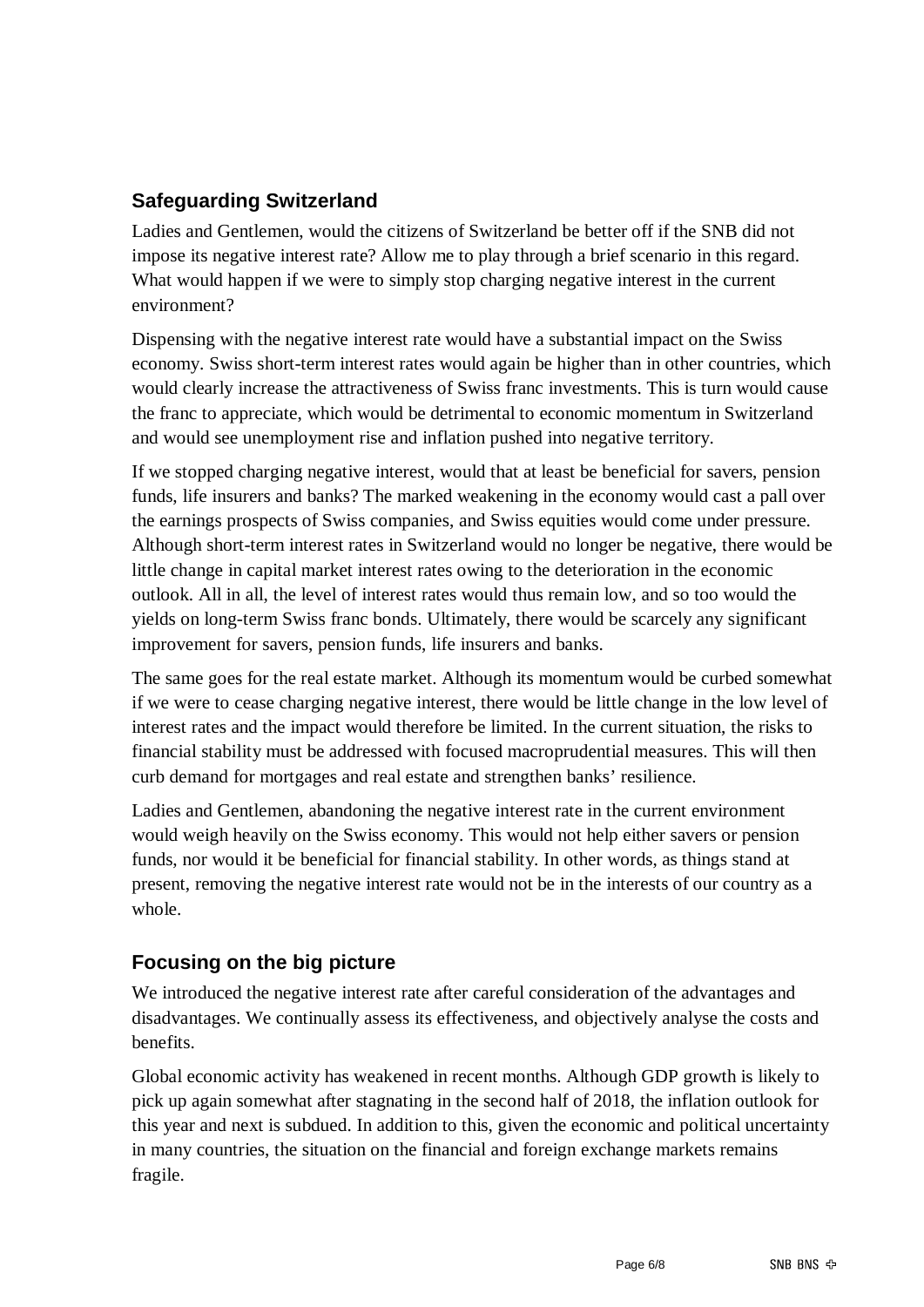Against the current backdrop, our unconventional monetary policy with the negative interest rate and our willingness to intervene in the foreign exchange market as necessary remains both essential and appropriate. And this is in part also because it does not attach greater weight to any individual issues over others, and is instead at all times focused on the interests of Switzerland as a whole.

The negative interest rate has its place among the instruments at the SNB's disposal, which include conventional and unconventional measures alike. It is incumbent on us to use the instruments best suited to tackling the situation at hand. However, I would like to stress one thing: I am convinced that we will at some point return to positive interest rates. I cannot tell you now when exactly that will be. This will hinge on developments in inflation, growth and exchange rates going forward.

Ladies and Gentlemen, allow me to conclude by taking this opportunity, also on behalf of my Governing Board colleagues Fritz Zurbrügg and Andréa Maechler, to thank our employees for their hard work and dedication. Our gratitude also goes to you, our shareholders, for your loyalty to the SNB and your faithful support. Thanks also to our young guests from the Cantonal School of Graubünden for their interest in monetary policy and the SNB.

I would like to thank you all for your attention, and I look forward to talking with as many of you as possible over refreshments later.